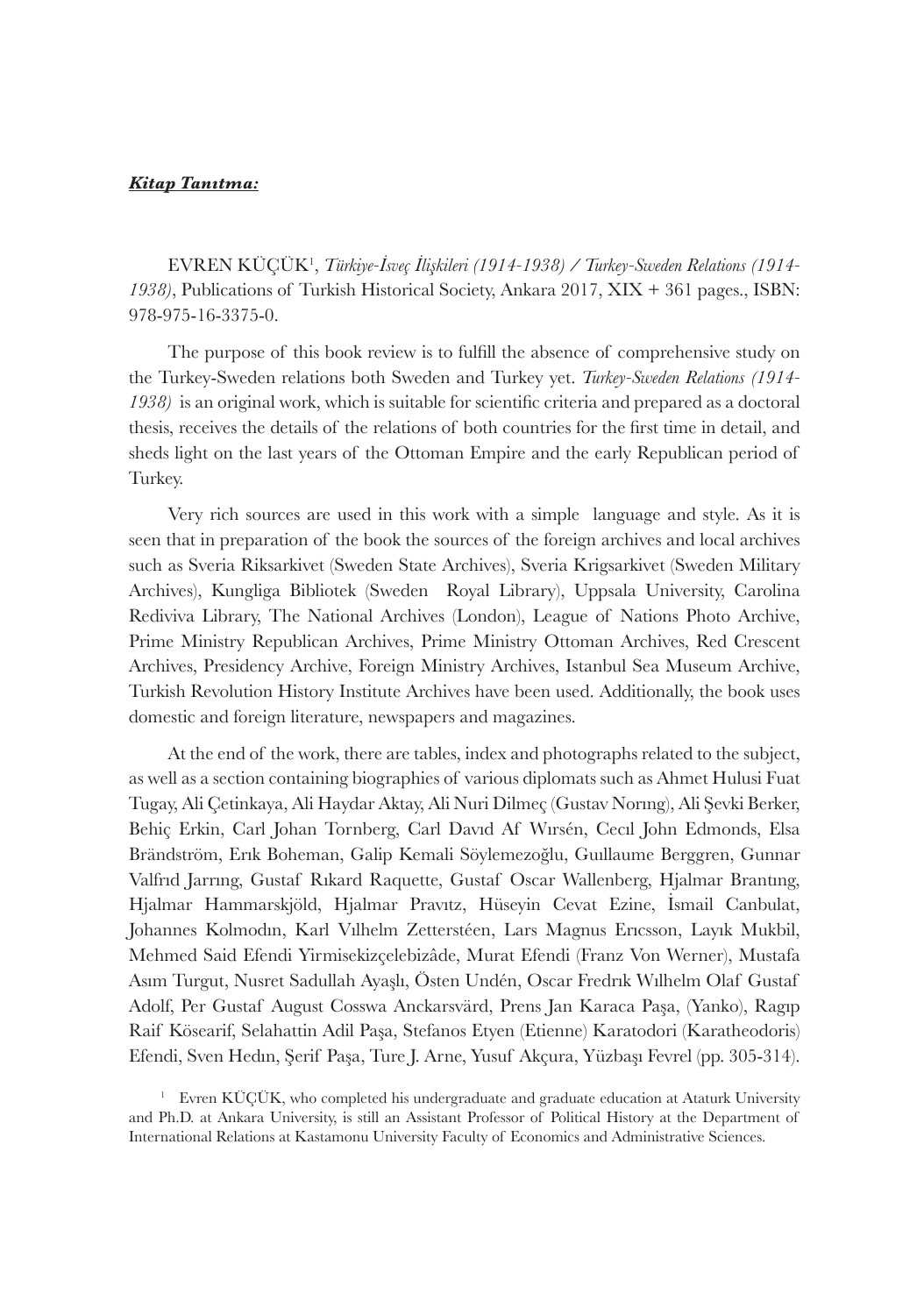## 760 KİTAP TANITMA

The print quality, the paper type selection and the design of the book are also the hallmarks of the reader. The cover of the book depicts Mustafa Kemal Atatürk's meeting with the Swedish Crown Gustave Adolf in Çankaya Mansion in 1934.This photo gives reader an important message about the content of the study just before starting to the read the book.

The introduction part of the book tells us that the development of Turkey-Sweden relations is based on various assumptions. These assumptions are: Sweden's leading role in initiating and developing the diplomatic relations regarding Ottomans' relations with Sweden developed on the occasion of bilateral necessity; the role of political and economic concerns in the development of relations; the failure of the two countries to fulfill obligations arising from treaties against Russia; the role of Tsarist Russia in the development of relations; the neutrality policy of Sweden's during and after the First World War; the preference of small and friendly countries for economic investments instead of the imperialist great giants during the first decade of the Republican period of Turkey; the role of the Swedish Red Cross in the return of Turkish soldiers captured by Russians in the First World War; the effect of the Armenian issues; the active role of the Sweden's diplomats in important foreign issues of Turkish foreign policies like in the questions of Mosul, the population exchange and Hatay (pp.1-13). However, instead of designing these assumptions in twelve items long in lenght, it would be more appropriate to compile the same statements into the reader in a more concise manner.

This diplomatic and political history study is divided into four thematic themes as explained below.

In the first chapter of the work, Ottoman-Swedish political and diplomatic relations are discussed during the First World War. Due to the atmosphere created by the war, diplomatic relations became more intense in the Ottoman-Swedish relations between 1914-1919. The fact that the Baltic Sea was a struggle in the war was a situation that affected Sweden. In spite of the fact that compared to other European states Sweden was a small state with limited opportunities which it was not involved in the European crisis and maintained its impartiality. When the Ottoman state entered the war together with Germany, Scandinavia -and therefore Sweden- increased its importance. Ottoman diplomats in Sweden had important missions in this process: Reporting the developments in Russia and other hostile countries to the Turkish foreign affairs and providing the equipments that necessitated for the Ottomans. During this period, Sweden's pro-German policy created a conjuncture that was as much a function of the Ottomans as the allied states (pp.15-16,25). The other topics discussed in the first section are The Swedish Red Cross' help to the Turkish prisoners' physical needs in Russia (health, nutrition and etc.) and bringing them back; Sweden's position on the Armenian issue; Sweden's neutral attitude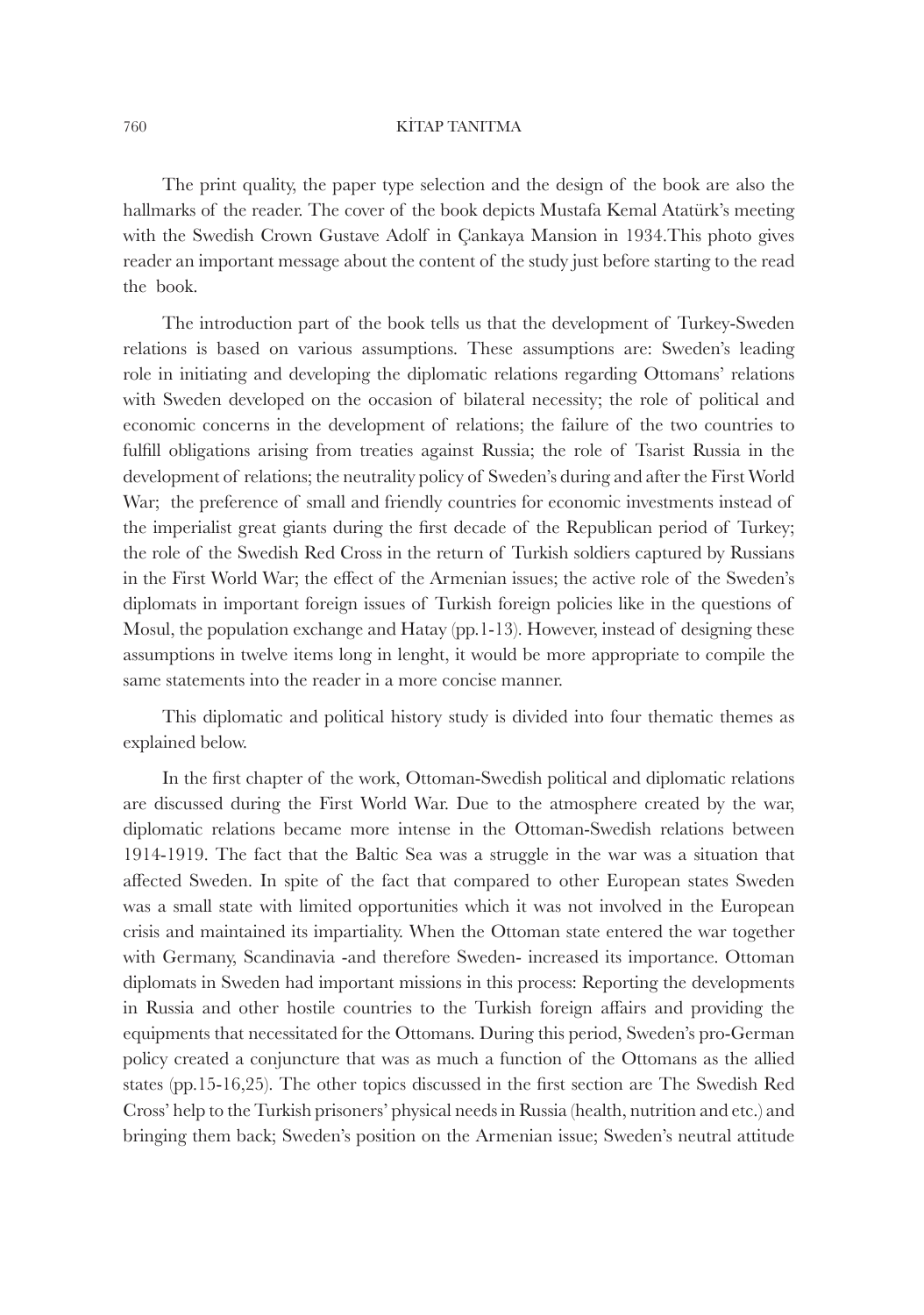## KİTAP TANITMA 761

in the Gallipoli War; Swedish officers at the Battle of Gallipoli; diplomatic missions of Sweden during that time (pp.25-89).

In the second chapter of the study, with the opening of Turkish Parliament on April 23, 1920, both Turkey and Sweden focused on the process to develop diplomatic and political relations. After Mondros ceasefire agreement, Sweden maintained its neutrality policy. Like all the states, according to the agreement provisions Sweden recognised the Istanbul Government. After the Lausanne Conference both big and small states of Europe recognised Parliamentary government as the sole representative of Turkish state. Although this was the case, until the 1930s, European small states did not esrablish direct diplomatic relations with Ankara government, they expected the great states to take first step (pp.92-122). Also in this chapter, the relations between the governments of the Turkish National Assembly and Sweden during the Turkish War of Independence, the appointment of Galip Kemali Söylemezoğlu to the Stockholm Embassy, the activities of Gustaf Oscar Wallenberg's in Turkey, who was Sweden's last ambassador to Istanbul, and the studies of Sweden's on the continuation of the capitulation in the Lausanne Conference are mentioned (pp. 95-116).

The new Turkish regime was attempting to promote political, diplomatic and economic relations by adopting peace policy and signing friendship treaties with the announcement of the Republic in 1923. In this context, Sweden was the first Scandinavian state who recognized the Turkish Republic. On May 31, 1924, both countries signed a friendship agreement, which initiated bilateral official relations, and thus routine practices took place. Turkey-Sweden relations in the first decade of the Republican era, Turkey-Sweden Friendship Agreement dated on May 31, 1924; the role of the Swedish diplomats in the Mosul; the capital of Sweden in the railroad investments in Turkey (Fevzipaşa (Keller)-Diyarbakır Railway track- Irmak-Filyos Railway track); Turkey-Sweden trade between the years 1923-1933 are discussed in the third part of the book (pp. 123-206).

Lastly, although Sweden was represented at the level of the ministerial in the last part of the Ottoman State and during the first decade of the Republic of Turkey, after 1933 it began to be represented at the embassy level in Stockholm. Representatives opened in the Ottoman period were preserved in the first years of the Republican era, but the diplomatic levels were continued as charge d'affairs. In this conjunction, in the last part of the study, the relations between the two countries are mentioned given the impacts of the opening of the Sweden Embassy in Ankara between 1934-1938, the death of Mustafa Kemal Ataturk and reverberations of them in Sweden. And also the foreign trade of Turkey and Sweden between 1934-1938 is one of the issues highlighted in this section (pp.226-266). In the conclusion of this study, the author makes some assumptions mentioned in the introduction part of the book and also summarizes the contents of four chapters' the book (pp.281-290).